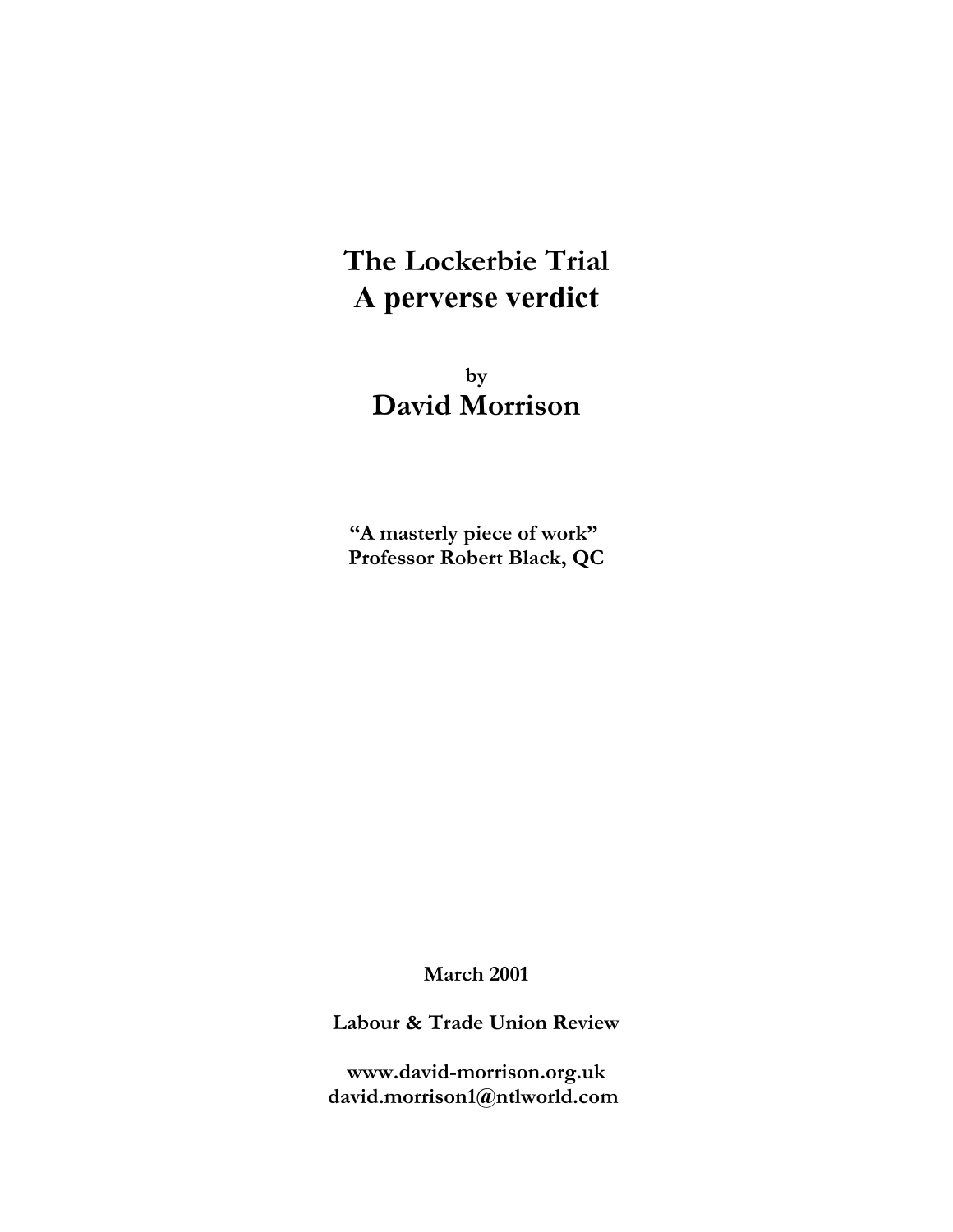# **The Lockerbie Trial: A perverse verdict**

On 21 December 1988, 270 people were killed when Pan Am flight PA103 from London Heathrow to JFK New York was brought down over Lockerbie. Almost three years later, on 14 November 1991 the prosecution authorities in Scotland and the United States announced simultaneously that they had brought criminal charges against two Libyan nationals, Abdelbaset Ali Mohmed al-Megrahi and Al Amin Khalifa Fhimah, for the bombing.

In the indictment, the two were alleged to be members of, and to have been acting as agents of, the Libyan intelligence service, the Jamahariya Security Organisation (JSO). The implication of the charges was that the Lockerbie bombing was an act of terrorism ordered by the Libyan state, that is, by Colonel Gadaffi. The assumption was that the bombing was in revenge for the US bombing of Libya from British airbases in 1986.

## **Libyan surprise**

The indictment of the two Libyans in November 1991 came as a great surprise since it was widely believed up to then that the bombing was the work of Palestinians acting on behalf of Iran, in revenge for the shooting down in the Persian Gulf of an Iranian airliner carrying about 350 pilgrims to Mecca by the US guided missile destroyer Vincennes. This happened in July 1988 a matter of months before the bombing.

But in November 1991 the world was asked to believe that Libya was responsible, and that the action was in retaliation for the US bombing of Tripoli and Benghazi on 14 April 1986 from airbases in Britain, when about 100 civilians were killed, including Gadaffi's 2-year old adopted daughter.

Margaret Thatcher authorised the use of airbases in Britain. Lockerbie isn't mentioned at all in her 900-page autobiography, *The Downing Street Years*. Of the predicted Libyan retaliation for the bombing she boasted:

"… it turned out to be a more decisive blow against Libyan-sponsored terrorism than I could ever have imagined. We are all too inclined to forget that tyrants rule by force and fear and are kept in check in the same way. There were revenge killings of British hostages organized by Libya, which I bitterly regretted. But the much vaunted Libyan counter-attack did not and could not take place. Gadaffi had not been destroyed but he had been humbled. There was a marked decline in Libyan sponsored terrorism." (pp 448-9)

This was published in 1993, long after the two Libyans were charged. It appears that she didn't believe in a Libyan connection to Lockerbie.

#### **Beyond reasonable doubt?**

The two accused were eventually tried under Scottish law by three Scottish judges without a jury at Camp Zeist in the Netherlands. The judges – Lords Sutherland, Coulsfield and Maclean – delivered their unanimous verdict on 31 January 2001, finding Megrahi guilty and acquitting Fhimah.

The judgement in full can be found on the Scottish Courts website [here.](http://www.scotcourts.gov.uk/library/lockerbie/docs/lockerbiejudgement.pdf) It is clear from the judgement itself, without referring to the trial proceedings, that the conviction of Megrahi was perverse. In it, the judges relate the prosecution's account of how the Lockerbie bombing might have been carried out – by introducing an unaccompanied bag containing a bomb into the international airline baggage system at Luqa airport in Malta – and conclude that it was done that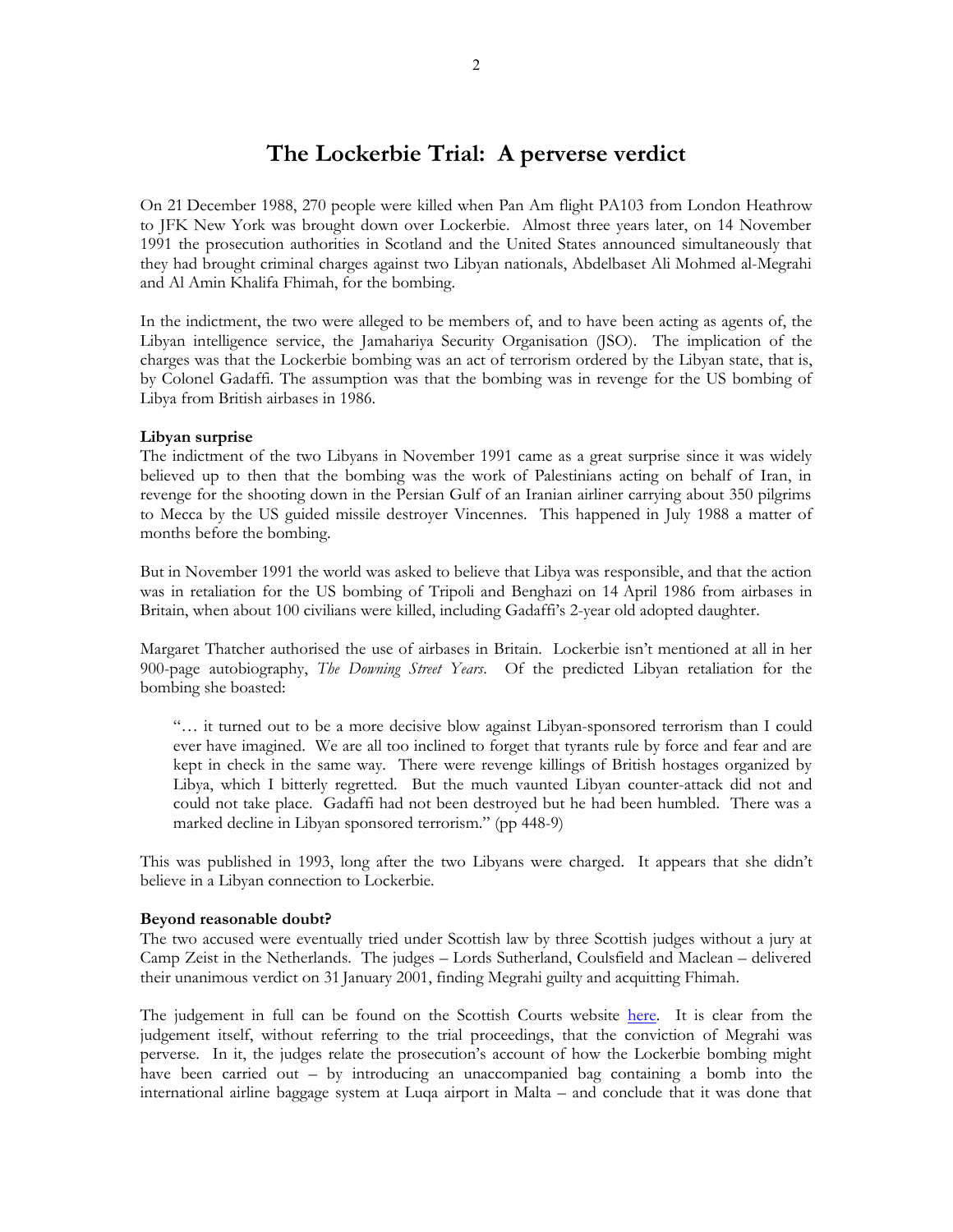way, and that it was done by Megrahi. But there is no evidence, let alone conclusive evidence, that a bomb was introduced at Luqa airport and no conclusive evidence connecting Megrahi with the bomb.

It is inconceivable that the three intelligent men who put their names to the judgement believe that the prosecution proved that Megrahi was guilty beyond reasonable doubt. As we show in an analysis of the judgement presented below, reasonable doubt leaps out of it all over the place.

The judgement is perverse. This extraordinary outcome is a consequence of the extraordinary decision of the Scottish prosecution authorities to indict the two Libyans in the first place. They did so on the evidence of Abdul Majid Giaka, a former member of the Libyan intelligence service, the JSO, and from August 1988 a CIA asset. During the trial, the defence demolished his credibility as a witness, so much so that the judgement discounts his evidence almost entirely. Before they charged the two Libyans in November 1991, Scottish prosecution authorities had a duty to ensure that their key witness was credible. They did not do so. This gross incompetence had consequences of geopolitical importance: it led to economic sanctions being imposed on Libya for most of the 90s at the behest of Britain and the US in an attempt to force Libya to hand over of the accused for trial.

What is more, the CIA and therefore the US government knew that Giaka was not a credible witness – it was in the cables which his CIA handlers sent back to Langley about him from August 1988 onwards – but they kept this information from the Scottish prosecution authorities. The CIA may even have furnished Giaka with the "evidence" he gave about the two Libyans. Be that as it may, the Scottish prosecuting authorities allowed themselves to be conned by the CIA.

So, what was at stake in the trial at Camp Zeist was about much more than the guilt or innocence of the two Libyans in the dock. For the judges to pronounce them innocent was an indictment of the their fellow professionals in the Scottish legal system who had allowed themselves to be conned by the CIA into bringing the charges in the first place. It was also an indictment of Britain and the US for pursuing a vendetta against Libya for most of the 90s to force the handing over of two innocent people.

So, what could the judges do but suspend reasonable doubt and find at least one of the Libyans guilty?

On 1 June 2000 after the trial in Camp Zeist had started the prosecution at last saw uncensored versions of CIA cables about Giaka and became aware of the awful truth of Giaka's history, which if revealed to the defence would mean that his credibility as a prosecution witness would be undermined. When the defence applied to the Court for the same access to the cables, desperate to protect their key witness, the prosecution lied to the Court that the censored material would be useful to the defence (see below). The person who told this enormous whopper was the Lord Advocate, the chief law officer of Scotland, who led for the prosecution at Camp Zeist.

# **The key witness**

As we have said, the key prosecution witness at the trial in Camp Zeist was Abdul Majid Giaka. Without him, the two Libyans, Megrahi and Fhimah, would never have been indicted. Whenever, in the intervening years, journalists and others questioned the soundness of the case against them, the prosecuting authorities in Edinburgh and Washington always responded by boasting that they had a witness who could connect the accused directly with the Lockerbie bomb. The witness in question was Giaka.

Giaka was a member of the Libyan intelligence service, the JSO, who in August 1988 a few months before the Lockerbie bombing offered his services to the CIA. In July 1991 he gave the CIA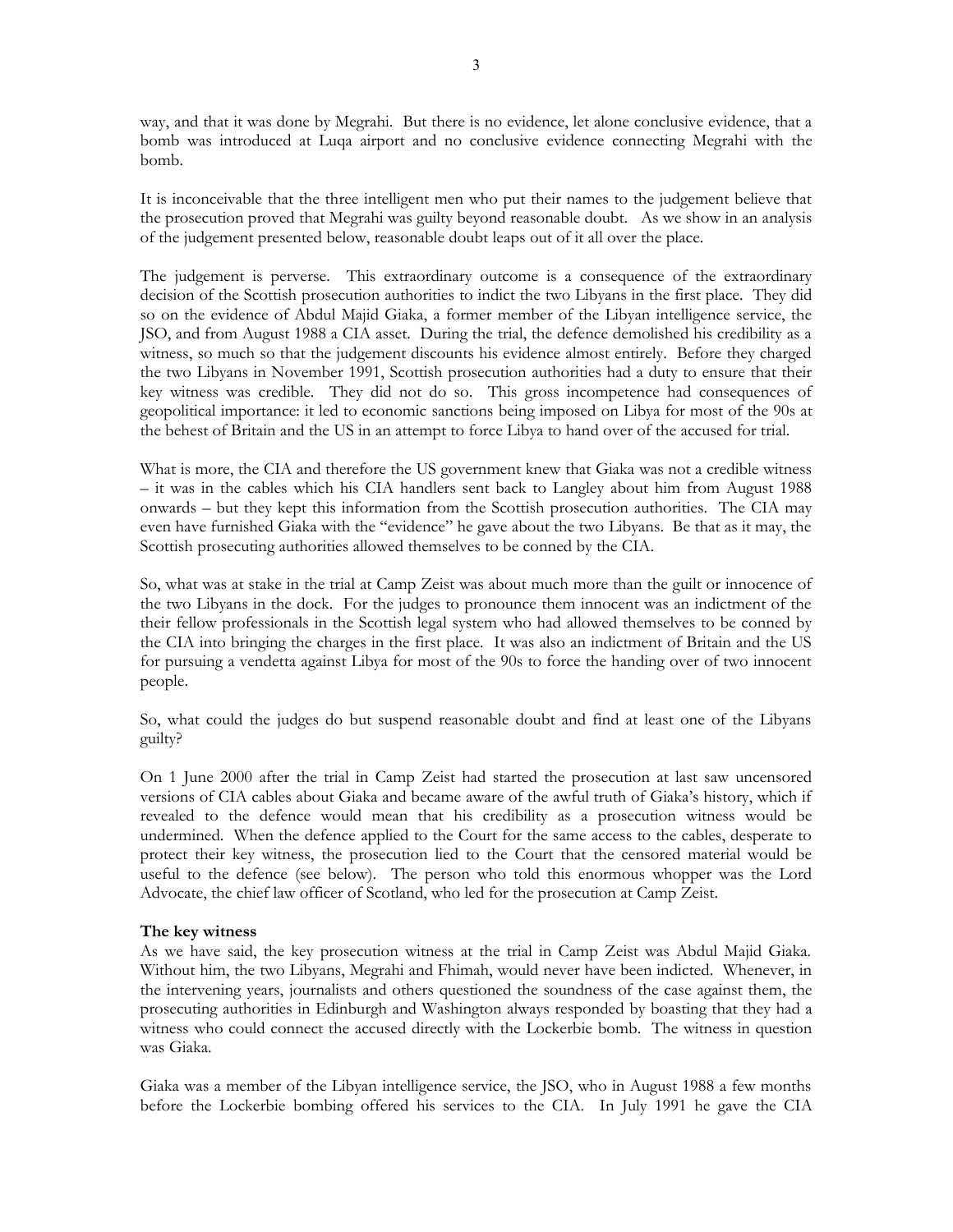startling eyewitness evidence connecting Megrahi and Fhimah with the Lockerbie bomb (whereupon he was taken to the US and put on a witness protection programme, where he has remained ever since). A few months later in November 1991, they were charged with the bombing in Scotland and the US. Without Giaka's evidence, they would never have been charged.

The credibility of any witness should be of concern to prosecuting authorities. The more so when he is the key witness in the biggest murder trial in British history with profound geopolitical implications. Even more so when he is a former member of Libyan intelligence who has defected to the CIA and who stood to receive US\$4 million of reward money from the US government if his evidence was instrumental in securing a conviction for the Lockerbie bombing.

Plainly, it was incumbent upon the Scottish prosecuting authorities to look upon Giaka's evidence with a very sceptical eye and to assess his credibility as a witness thoroughly before charging the two Libyans. This they failed to do. Crucially, they failed to get sight of uncensored versions of the regular cables about him sent by his CIA handlers in Malta to CIA headquarters in Langley in the period from August 1988 onwards, which contained the CIA's own assessment of his credibility. It seems that prior to the charges being laid in November 1991 the CIA had allowed them to see censored versions of the cables with large parts blacked out. But it wasn't until 1 June 2000, after the trial in Camp Zeist had begun, that they saw uncensored versions of these cables.

It was, unsurprisingly, the blacked out parts which were relevant to an assessment of Giaka's credibility. They revealed that, as of 1 September 1989 when he had been working for the CIA for over a year (and months after the destruction of Pan Am 103), Giaka's CIA handlers were highly critical of him and of the lack of important information supplied by him. He is described as a man in the business of selling information for his own benefit; as someone who will never have the penetration of Libyan intelligence services that had been anticipated; as someone who had never been a true member of Libyan intelligence; and as someone whose CIA salary of \$1000 per month should be cut off if he supplied no significant information. The clear inference from this is that by 1 September 1989 Giaka had still not given his CIA masters the crucial eyewitness "evidence" incriminating Megrahi and Fhimah, otherwise these criticisms of his value and of the worth of the information supplied by him could not have been made.

Had the Scottish prosecuting authorities done their job in 1991 and made it their business to acquaint themselves with the CIA's experience of Giaka then Megrahi and Fhimah would never have been charged – and Libya would not have had economic sanctions imposed on it for most of the 90s for refusing to extradite them. Clearly, the CIA deliberately kept vital information about Giaka's lack of credibility as a witness from the Scottish prosecuting authorities. But it was their job to make sure their key witness was credible, to demand a full account of Giaka's history with the CIA and to bring charges against the two Libyans only if that history revealed him to be credible.

(There is, of course, an alternative explanation to this: that the CIA supplied Giaka with the "evidence" incriminating Megrahi and Fhimah and dangled a carrot of a \$4 million reward in front of him if he performed well enough at a trial to get them convicted. Megrahi was a suspect by early 1991 with tentative identification evidence against him, so it is possible that the CIA decided in July 1991 to make their hitherto useless asset perform a useful service for them by incriminating the two Libyans. Obviously, Giaka could only perform that service if the CIA's experience of him was kept away from the Scottish prosecuting authorities – and the defence.)

# **The Lord Advocate lies**

The prosecution saw the uncensored versions of the CIA cables about Giaka on 1 June 2000 at the US embassy in The Hague, having promised to keep the censored parts confidential. How this came about is not clear. Presumably, the prosecution made a request to the CIA. If so, it was not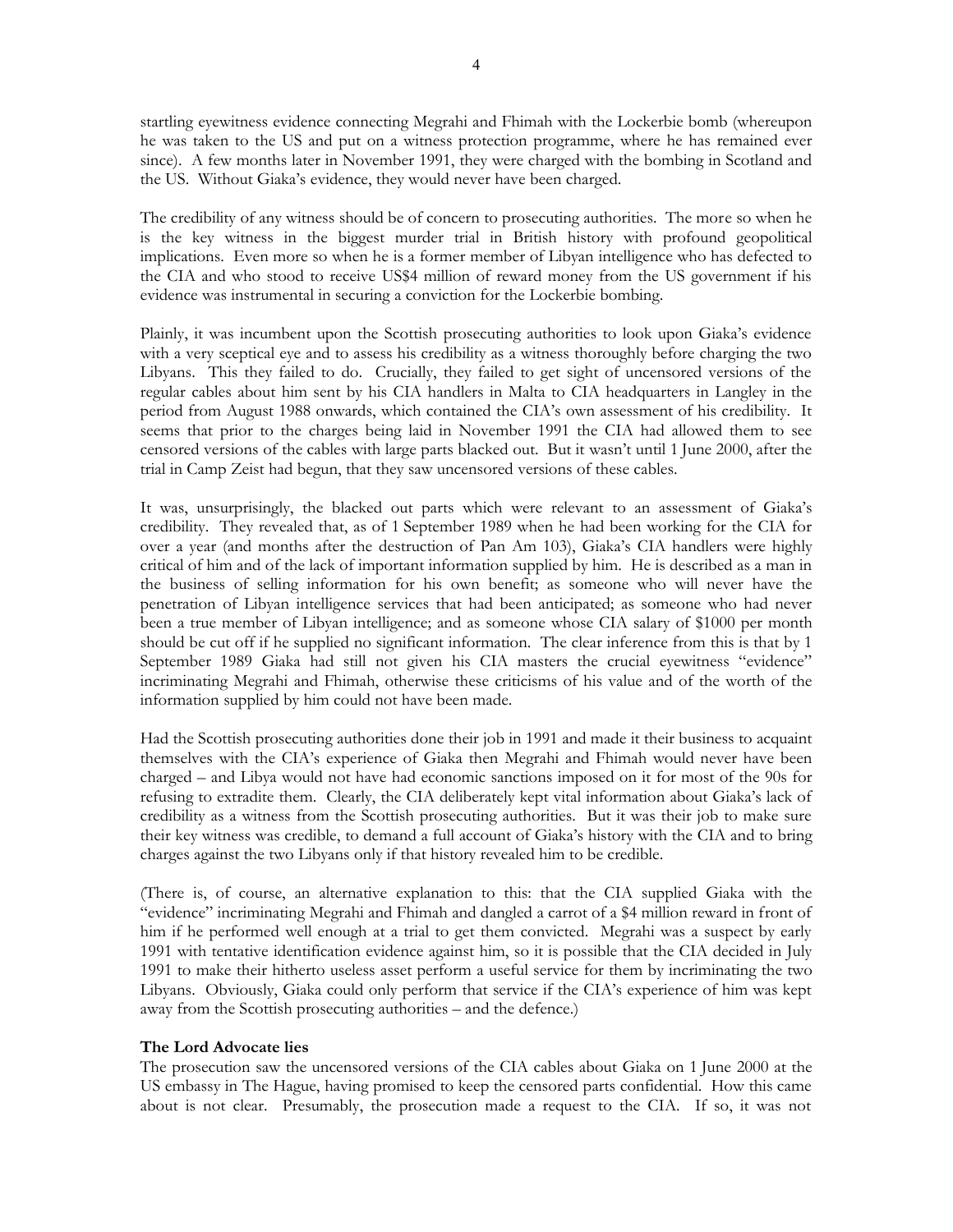obviously a sensible thing to do from their point of view. There is a clear obligation in Scottish law that the prosecution has a duty to disclose to the defence any information which supports the defence case or casts doubt upon the prosecution case. In principle, therefore, information from the uncensored cables which undermined Giaka's credibility would have to be disclosed to the defence, and a confidentiality agreement with the CIA could not override that principle. So, on the face of it, from the prosecution point of view it would have been far better if they had remained in ignorance.

(Why the CIA consented to the prosecution seeing the uncensored cables is also a puzzle, since they must have known that there was a grave danger that as a result Giaka would be discredited and the trial would collapse. At the time there was some public controversy about the CIA failing to make information available for the trial and at one point the Director of the CIA, George Tenet, made a statement to the victims' families saying that the CIA was committed to making every relevant piece of evidence available to the Court. Perhaps that's why the CIA felt obliged to give the prosecution unrestricted access of the cables for the first time.)

When the prosecution saw uncensored versions of the cables on 1 June 2000, they must have been panic stricken since their key witness had being revealed to be utterly unreliable. They kept quiet about their sight of the uncensored cables for three months until 21 August 2000, the day before the trial was due to resume after its summer recess. When the defence applied to the Court next day for access to the uncensored cables, the prosecution objected strenuously and simply lied to the Court that the censored material would be useful to the defence.

The Lord Advocate of Scotland, who led for the Crown at the trial, told the Court that the members of the prosecution team who saw the uncensored CIA cables were fully aware of the obligation upon them to make available to the defence teams material relevant to the defence of the accused and, to that end, considered the contents of those cables with certain principles in mind.

He said:

"First of all, they considered whether or not there was any information behind the redactions [the censored material] which would undermine the Crown case in any way. Secondly, they considered whether there was anything which would appear to reflect on the credibility of Mr Majid [Giaka]. They also considered whether there was anything which might bear upon the special defences which had been lodged and intimated in this case. On all of these matters, … [they] reached the conclusion that there was nothing within the cables which bore on the defence case, either by undermining the Crown case or by advancing a positive case which was being made on may be made, having regard to the special defence... I emphasise that the redactions have been made on the basis of what is in the interests of the security of a friendly power... Crown counsel was satisfied that there was nothing within the documents which bore upon the defence case in any way."

One of the trial judges, Lord Coulsfield, then intervened:

"Does that include, Lord Advocate ... that Crown counsel, having considered the documents, can say to the Court that there is nothing concealed which could possibly bear on the credibility of this witness?"

To which the Lord Advocate replied:

"… there is nothing within these documents which relates to Lockerbie or the bombing of Pan Am 103 which could in any way impinge on the credibility of Mr Majid [Giaka] on these matters".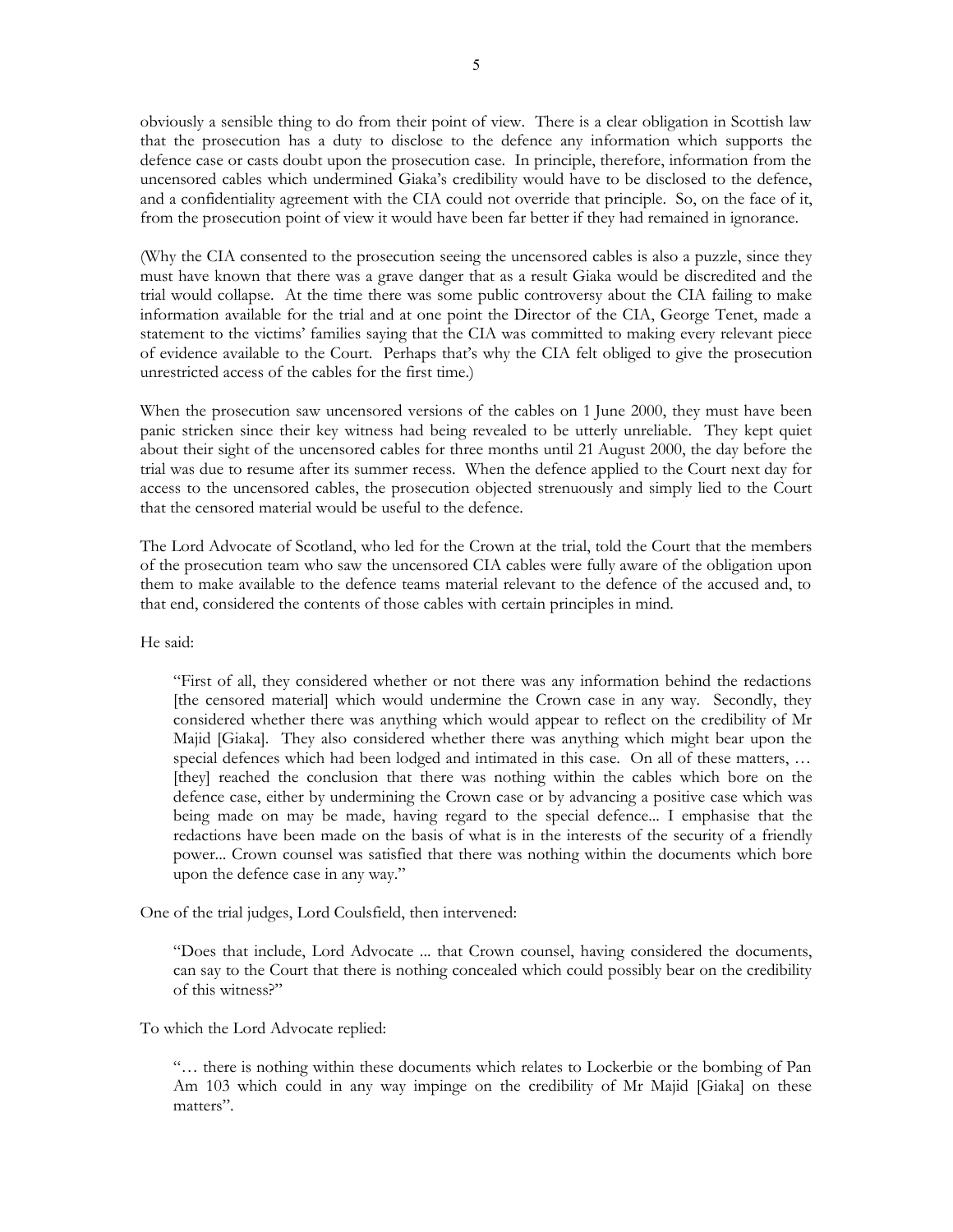That is a barefaced lie by the chief law officer of the Crown in Scotland. The uncensored cables revealed, amongst other things, that the CIA believed Giaka to be in the business of selling information for his own benefit. One doesn't have to be a lawyer, let alone the chief law officer in Scotland, to recognise that this "impinges upon the credibility" of Giaka as a witness, as did other matters from the uncensored cables. A witness in court who is caught out lying can be charged with perjury and even gaoled, but the chief law officer of the Crown in Scotland can apparently lie with impunity.

However, the Lord Advocate's lies were in vain. The Court did not accept that the defence should be denied access to the uncensored cables and he was instructed by the Court "to use his best endeavours to ensure that the information in the unedited cables was disclosed to the defence". The CIA conceded that the defence could see the unedited cables – they had to, otherwise the case would most likely have collapsed – and for the first time in history CIA internal documents were made available to foreign court.

With the aid of the unedited cables, the defence destroyed Giaka's credibility as a witness when he gave evidence on 26-28 September 2000.

# **The Lockerbie judgement: an analysis**

#### **Prosecution case**

In summary, the prosecution's account of how the Lockerbie bombing was carried out was as follows.

Abdelbaset Ali Mohmed Megrahi and Al Amin Khalifa Fhimah arranged for a brown Samsonite suitcase containing the Lockerbie bomb to be put on to Air Malta flight KM180, which left Luqa airport in Malta for Frankfurt on the morning of 21 December 1988.

The suitcase was put on to the flight as unaccompanied baggage and tagged for onward transmission, first on to a feeder flight (Pan Am PA103A) from Frankfurt to Heathrow and then on to Pan Am flight PA103 from Heathrow to JFK in New York, the flight which was blown up over Lockerbie at 19.03 GMT that evening.

Fhimah, who had been station manager for Libyan Arab Airlines in Malta and therefore knew his way around Luqa airport, provided stolen Air Malta luggage tags for this purpose.

The bomb itself was made out of Semtex and triggered by an electronic timing device (supplied and manufactured by a Swiss company, MEBO AG) and was contained within in a Toshiba RT-SF 16 radio cassette player. The suitcase also contained items of clothing purchased for this purpose from a shop in Malta (Mary's House in Sliema) by Megrahi.

The judges – Lords Sutherland, Coulsfield and Maclean – delivered their unanimous verdict on 31 January 2001, finding Megrahi guilty and acquitting Fhimah. There follows an analysis of their judgement, which shows that the verdict against Megrahi is not justified by the evidence as set out in the judgement itself.

\* \* \* \*

The first 15 paragraphs of the judgement are taken up with details of the fatal explosion which took place on PA103. There is no doubt that the explosive device was contained in a Samsonite case and surrounded by clothes which were bought in Malta, at Mary's House in Sliema. Below we will examine the identification evidence presented by the prosecution that Megrahi was the purchaser, a key element in the prosecution case.

The judgement also accepts the prosecution case that the explosive device was made of Semtex, and triggered by a MST-13 timer, manufactured by the Swiss company MEBO AG, and contained within a Toshiba RT-SF 16 radio cassette player (paragraph 15). The importance of this is that evidence was advanced to show that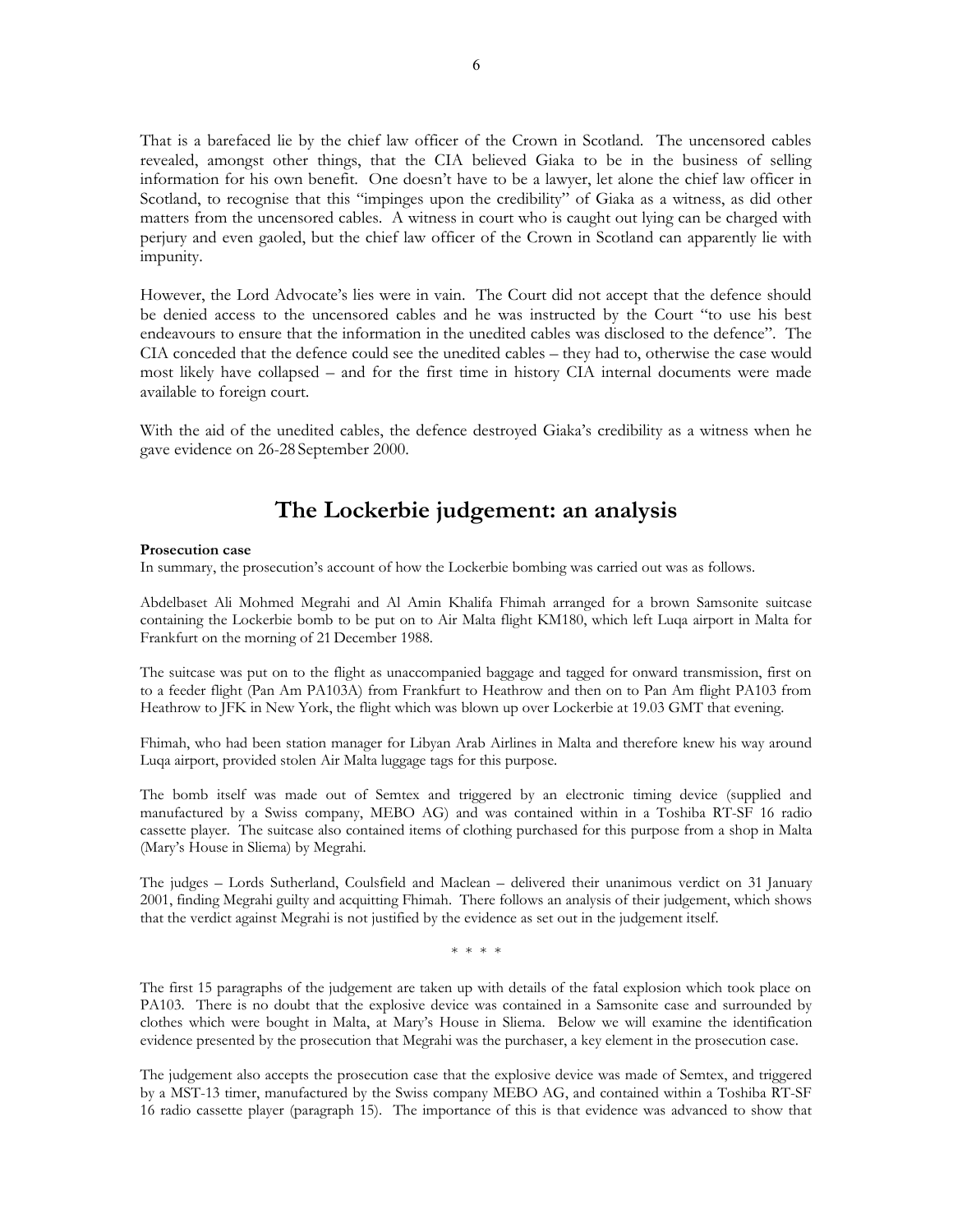MST-13 timers were sold by MEBO AG to Libya (paragraphs 44-54) and therefore could conceivably be available to Megrahi as a senior figure in the JSO, which did not seem to be disputed. However, there was no evidence advanced of Megrahi being in possession of an MST-13 timer or of a bomb triggered by one, or even of a Samsonite suitcase, once Giaka's evidence was discredited.

(This is not relevant to the current analysis but evidence was also advanced that MEBO AG supplied at least a couple of MST-13 timers to the Stasi (paragraph 48-49). It was therefore possible that one of these could have found their way to one of the Palestinian groups, the Palestinian Popular Struggle Front (PPSF) or the Popular Front for the Liberation of Palestine – General Command (PFLP-GC), whom the defence said were responsible for the bombing. In other words, it was possible to accept that the bomb was triggered by an MST-13 timer without necessarily accepting that it originated in Libya.)

\* \* \* \*

We will now look at the evidence advanced by the prosecution connecting Megrahi and Fhimah with the bomb, beginning with Giaka and followed by the owner of the Mary's House. We will then examine the evidence that Megrahi and Fhimah were responsible for putting an unaccompanied bag with a bomb in it got on KM180 at Luqa airport and the evidence that such a bag passed through Frankfurt airport on to PA103A.

#### **Giaka's "evidence"**

According to the judgement (paragraph 42), Giaka worked for Libyan Arab Airlines at Luqa airport in Malta from December 1985 and knew both Megrahi and Fhimah well. He worked for Fhimah who was the station manager for Libyan Arab Airlines at Luqa from 1985 to October 1988. His importance lay in the fact that he supplied the only eyewitness evidence connecting Megrahi and Fhimah to the bomb, which did not involve uncertainty about identification – since he knew them personally.

As the judgement recounts (paragraphs 42 & 43), he said he saw them arriving together in Luqa airport off a flight from Tripoli sometime between October and December 1988. The date was eventually pinned down to 20 December 1988, the day before the bombing took place. Crucially he said that he saw them at the luggage carousel and that Fhimah collected a brown Samsonite suitcase, which he took through customs.

He also told the CIA that explosives (TNT, not Semtex) supplied by Megrahi had been stored for months in the offices of Libyan Arab Airlines under the control Fhimah. He had mentioned the explosives to the CIA before but it wasn't until July 1991 that he associated the two accused with them.

He also said that in 1986 he had been asked by Said Rashid, a senior figure in the JSO, if it would be possible to put an unaccompanied bag on board a British aircraft at Luqa airport; he had, he said, reported back that it could be done and had later discussed the matter with the first accused, Megrahi. (In his evidence to the Court he admitted, under cross examination, that he had never reported this to the CIA prior to July 1991, even when they asked him if he knew anything about the possibility of the bomb which blew up PA103 being sent from Luqa).

The defence's access to the CIA cables about him enabled them to destroy his credibility as a witness and the judges were forced to conclude:

"It is also in our view clear that whatever may have been his original reason for defection, his continued association with the American authorities was largely motivated by financial considerations. … Information provided by a paid informer is always open to the criticism that it may be invented in order to justify payment, and in our view this is a case where such criticism is more than usually justified. …

"Putting the matter shortly, we are unable to accept Abdul Majid [Giaka] as a credible and reliable witness on any matter except his description of the organisation of the JSO and the personnel involved there."

Thus the evidence of the key witness had to be discounted. Of itself, his evidence did not amount to much. It certainly did not amount to direct evidence that the two accused were responsible for getting the bomb on to Air Malta flight KM180 at Luqa airport. But it did apparently show that the JSO had been thinking about blowing up an aircraft by putting an unaccompanied bag on board at Luqa and that there was a reliable method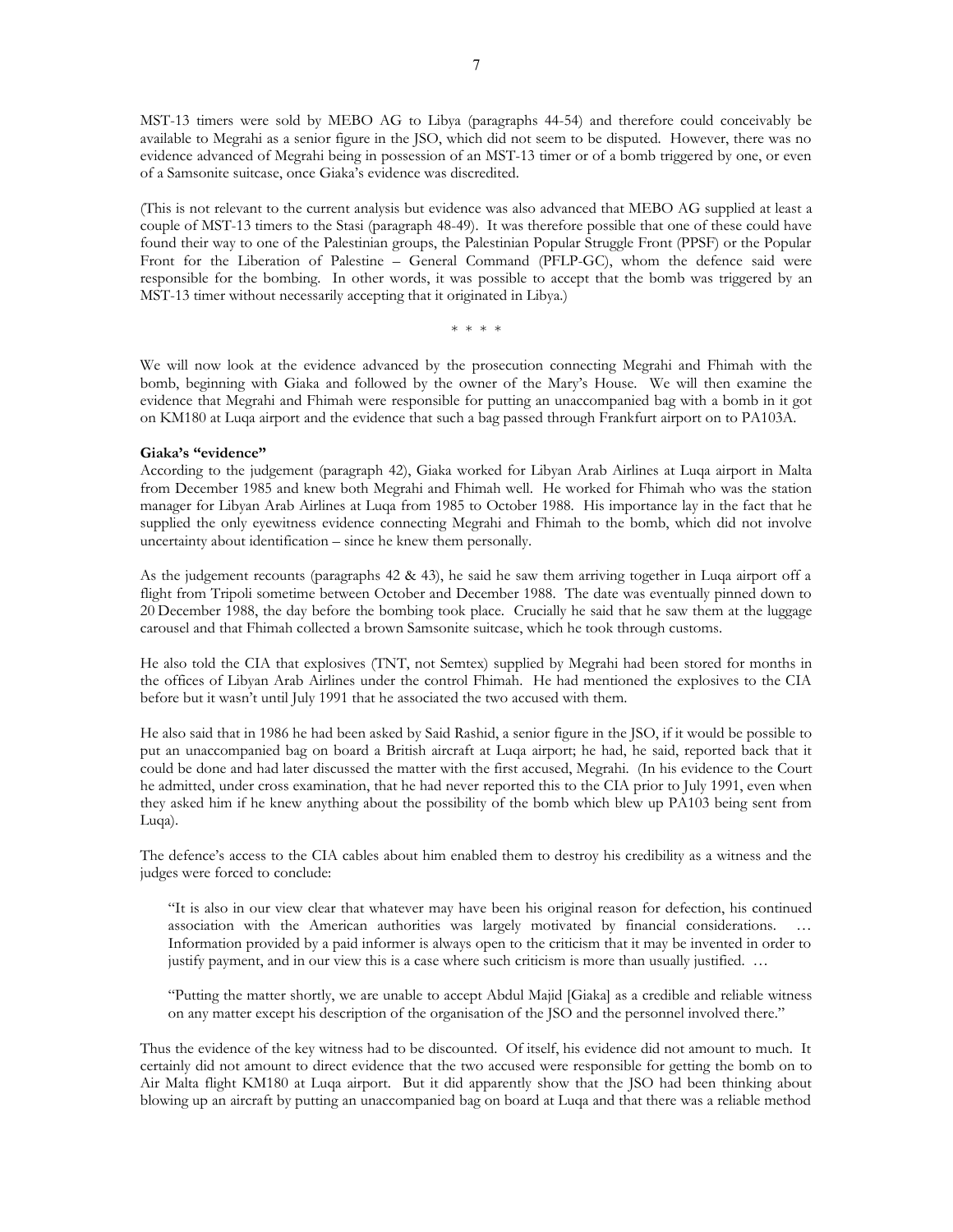of doing so (though, strangely, the method was not described at the trial). And it did suggest that a brown Samsonite suitcase of the type which contained the bomb was in the possession of the accused at Luqa shortly before the bombing occurred.

The discounting of this evidence blew a very large hole in the prosecution case.

#### **The "identification" of Megrahi**

The only remaining evidence connecting Megrahi to the bomb was his "identification" by Tony Gauci, as the person who bought the clothes which were in the Samsonite case along with radio cassette containing the bomb. Gauci was a partner in Mary's House, in Sliema, Malta, where according to the prosecution the clothes were bought. On the basis of the identification evidence by Gauci, the prosecution tried to prove that Megrahi did the buying (see paragraphs 55-69).

It should be emphasised, as the judgement freely admits, that Gauci never ever made a positive identification of Megrahi as the purchaser of the clothes. Yet the judges accepted his identification evidence as reliable, while acknowledging it was defective and excusing its defectiveness because of the lapse of time since the purchase occurred. This is not a joke. It is there in black and white in paragraph 69 of the judgement. It was on the basis of this defective identification evidence that Megrahi was convicted of mass murder. After Giaka was discredited, there was no other identification evidence connecting to Megrahi with the bomb.

As the judgement recounts, in September 1989, nine months after the bombing, Gauci was first approached by police about the clothes. Amazingly, he said he remembered selling the clothes to a Libyan about a fortnight before Christmas 1988. He remembered the sale, he said, because the choice of clothes didn't appear to matter to the purchaser (paragraph 12).

Gauci assisted the police in the construction of a photofit and an artist's impression of the purchaser (paragraph 56). At various times over the next eighteen months he was shown sets of photographs of individuals and invited to identify one as the purchaser and on two occasions he picked out a person who he said looked like the purchaser.

At about the end of 1989 or the beginning of 1990 his brother showed him an article in a newspaper about the Lockerbie disaster (paragraph 61). There were two photographs in the article. He thought that one of them was of the man who had bought the clothing from him. The photograph was of a Palestinian named Abo Talb, who was associated with the PPSF. However, it should be said that on one occasion when shown a set of photographs which included one of Abo Talb, he did not pick him out (paragraph 61).

On 15 February 1991 he was again asked to look a number of photographs (see paragraph 62), this time 12 in number and he picked out number 8 which was of Megrahi from his 1986 passport, saying:

"Number 8 is similar to the man who bought the clothing. The hair is perhaps a bit long. The eyebrows are the same. The nose is the same. And his chin and shape of face are the same. The man in the photograph number 8 is in my opinion in his 30 years. He would perhaps have to look about 10 years or more older, and he would look like the man who bought the clothes. It's been a long time now, and I can only say that this photograph 8 resembles the man who bought the clothing, but it is younger."

He went on:

"I can only say that of all the photographs I have been shown, this photograph number 8 is the only one really similar to the man who bought the clothing, if he was a bit older, other than the one my brother showed me."

The one his brother showed him was, of course, of Abo Talb.

Much earlier, on 14 September 1989 he picked out one Mohammed Salem from a set of photographs as similar to the man who had bought the clothing (see paragraph 58) and presumably if he had continued to be presented with sets of photographs of people who resembled the photofit and artist's impression, he would have picked out others.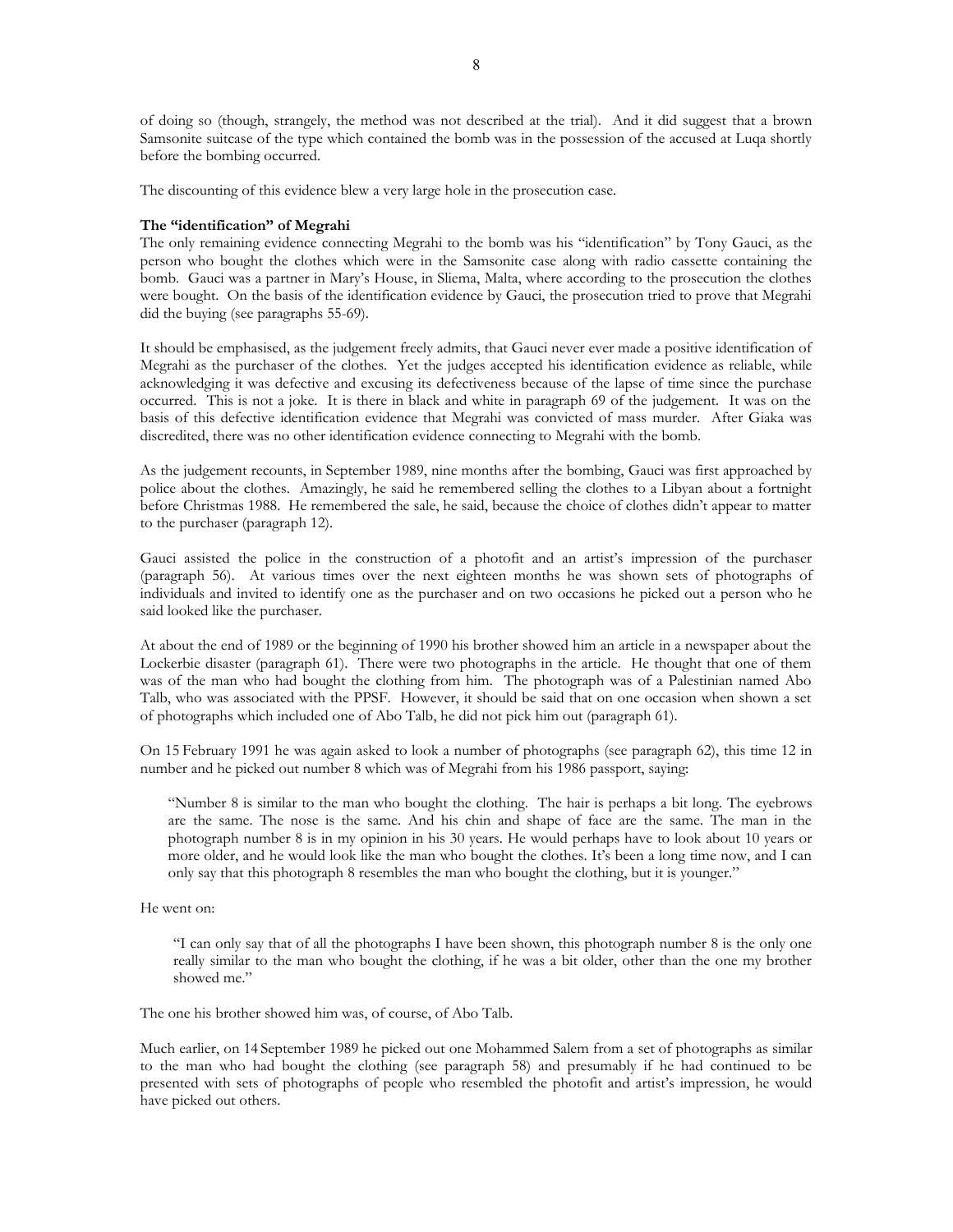That does not amount to a positive identification of Megrahi as the purchaser of the clothes surrounding the bomb. That was the state of play when he was indicted in November 1991.

Before the trial began on 13 August 1999, Gauci picked out Megrahi at an identification parade at Camp Zeist. This was pretty meaningless because photographs of the accused had being published widely over the years. But even then Gauci did not say that Megrahi was the man who purchased the clothes in his shop. His exact words were:

"Not exactly the man I saw in the shop. Ten years ago I saw him, but the man who look a little bit like exactly is the number 5" (paragraph 55)

Number 5 in the parade was Megrahi.

Gauci also identified him in Court, saying:

"He is the man on this side. He resembles him a lot" (paragraph 55)

Yet again not a positive identification in either case.

There is another matter which casts doubt upon Gauci's identification of Megrahi as the purchaser. When he was first interviewed by the police he said that the purchaser was six feet or more in height and aged 50 (paragraph 57). Megrahi is 5'8" in height and in December 1988 he was 36 years old (paragraph 68).

The judges' conclusions from this (paragraph 69) are remarkable:

"What did appear to us to be clear was that Mr Gauci applied his mind carefully to the problem of identification whenever he was shown photographs, and did not just pick someone out at random. Unlike many witnesses who express confidence in their identification when there is little justification for it, he was always careful to express any reservations he had and gave reasons why he thought that there was a resemblance. There are situations where a careful witness who will not commit himself beyond saying that there is a close resemblance can be regarded as more reliable and convincing in his identification than a witness who maintains that his identification is 100% certain.

"From his general demeanour and his approach to the difficult problem of identification, we formed the view that when he picked out the first accused at the identification parade and in Court, he was doing so not just because it was comparatively easy to do so but because he genuinely felt that he was correct in picking him out as having a close resemblance to the purchaser, and we did regard him as a careful witness who would not commit himself to an absolutely positive identification when a substantial period had elapsed.

"We accept of course that he never made what could be described as an absolutely positive identification, but having regard to the lapse of time it would have been surprising if he had been able to do so. We have also not overlooked the difficulties in relation to his description of height and age. We are nevertheless satisfied that his identification so far as it went of the first accused as the purchaser was reliable and should be treated as a highly important element in this case."

The judges seem to have omitted one crucial fact in this treatise on the virtues of uncertain witnesses: Tony Gauci picked out, in one way or another, three different people who resembled the purchaser. But, most important of all, he wasn't sure that any of them was the purchaser. Because Megrahi looked like the purchaser, according to Gauci's evidence, and conceivably might have been the purchaser, the judges have elevated that possibility into a certainty and declared him to be the purchaser.

#### **The rain in Malta**

The judges not only concluded that Megrahi bought the clothes in Mary's House, but also that he bought them on Wednesday, 7December 1988 in the early evening (paragraph 67).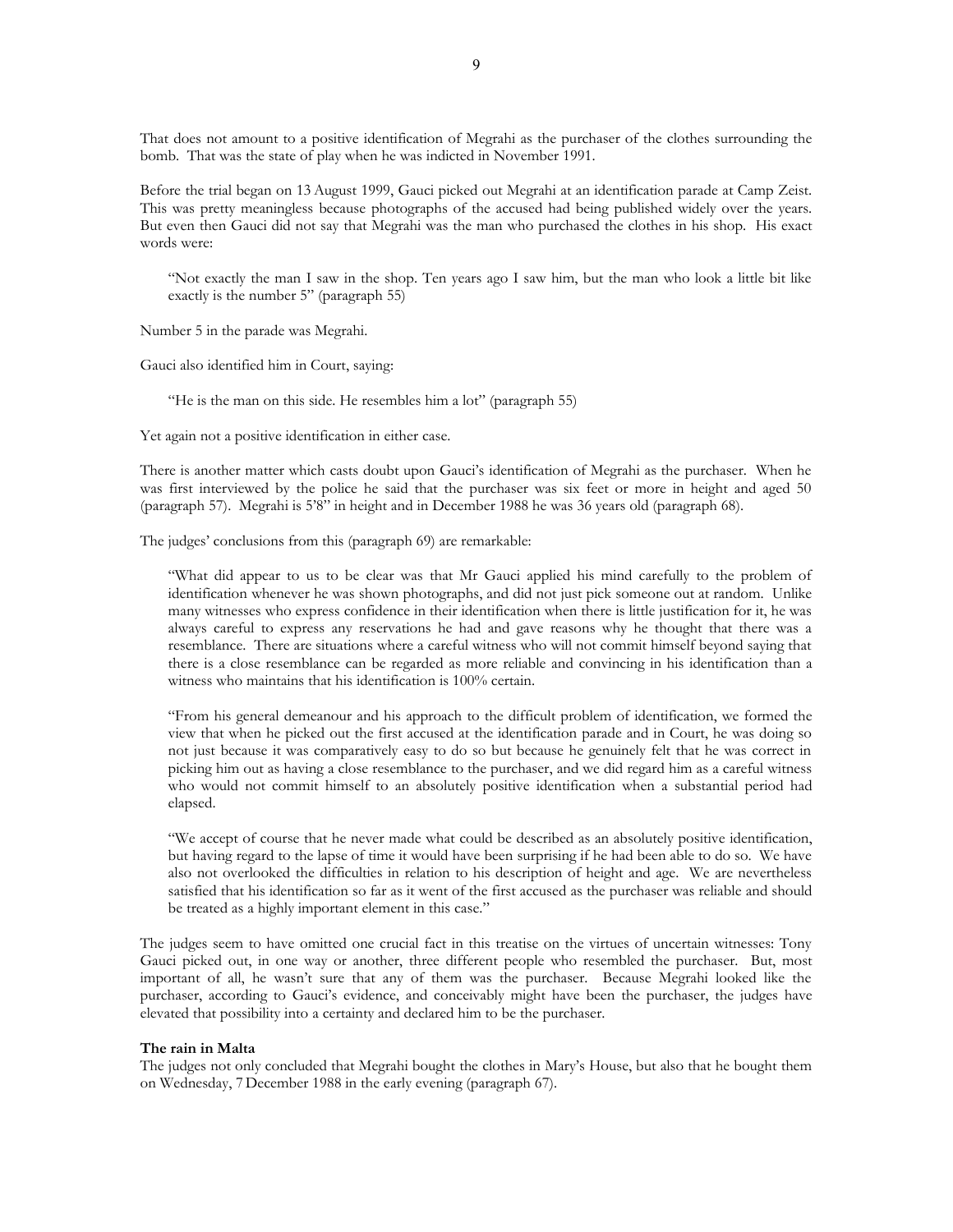Tony Gauci said that the clothes were bought about a fortnight before Christmas and he also recalled that he had been alone in his shop because his brother Paul had been watching football on television (paragraph 56). Assuming the latter recollection to be accurate, this narrowed the possible purchase dates to Wednesday 23 November or Wednesday 7December 1988.

Tony Gauci also recalled that it was raining when the purchaser came into the shop and that he bought an umbrella, which he put up when he left the shop (paragraphs 56 & 57). Fragments of a black nylon umbrella were also in the Samsonite case along with the bomb (paragraph 10).

Major Mifsud, Chief Meteorologist at Luqa Airport at that time, appeared as a witness for Megrahi at the trial (the first of only two witnesses called in his defence). Paragraph 65 of the judgement reports his evidence as follows:

"He was shown the meteorological records kept by his department for the two periods, 7/8 December 1988 and 23/24 November 1988. He said that on 7 December 1988 at Luqa there was a trace of rain which fell at 9.00am but apart from that no rain was recorded later in the day. Sliema is about five kilometres from Luqa. When he was asked whether rain might have fallen at Sliema between 6.00pm. and 7.00pm in the evening of 7 December 1988, he explained that although there was cloud cover at the time he would say "that 90% was no rain" but there was however always the possibility that there could be some drops of rain, "about 10% probability, in other places." He thought a few drops of rain might have fallen but he wouldn't think that the ground would have been made damp. To wet the ground the rain had to last for quite some time. The position so far as 23 November 1988 was concerned was different. At Luqa there was light intermittent rain on that day from noon onwards which by 1800 hours GMT had produced 0.6 of a millimetre of rain. He thought that the situation in the Sliema area would have been very much the same."

So rain definitely fell at Sliema in the early evening of 23 November 1988. No rain fell at Luqa, 5 kilometres away from Sliema, on 7 December 1988 after 9am and in Major Mifsud's opinion there was only a 10% chance of even a few drops of rain falling at Sliema between 6.00pm and 7.00pm that day. So, in the absence of definite evidence to the contrary, 7 December 1988 is almost definitely ruled out as the purchase date, isn't it? The judges thought otherwise:

"Having carefully considered all the factors relating to this aspect, we have reached the conclusion that the date of purchase was Wednesday 7 December." (paragraph 67)

The only other factor apart from the presence or absence of rain was Gauci's recollection of how close the purchase date was to Christmas. He said it was about a fortnight before Christmas but as reported in paragraph 56 he gave various answers about whether or not Christmas decorations were up. His definite recollections were that his brother was watching football and that it was raining – which leads to the conclusion that the purchase date was probably 23 November 1988. However, the judges concluded that the purchase date was definitely 7 December 1988. The evidence allows for a possibility that it was 7 December 1988, but once again the judges have elevated a possibility into a certainty unjustified by the evidence.

Reading through the judgement for the first time, it was puzzling why the judges felt the need to conclude that the purchase date was 7 December 1988 rather than 23 November 1988. What difference did it make when the bomb was, allegedly, put on an aircraft at Luqa on 21 December 1988? Then in paragraphs 87 & 88 the reason became clear:

"The first accused travelled on his own passport in his own name on a number of occasions in 1988, particularly to Malta on 7 December where he stayed until 9 December …

"We have already accepted that the date of purchase of the clothing was 7 December 1988, and on that day the first accused arrived in Malta where he stayed until 9 December. He was staying at the Holiday Inn, Sliema, which is close to Mary's House."

The purchase date had to be 7 December 1988 to implicate Megrahi in the purchase – because Megrahi was in Malta that day and not on 23 November 1988.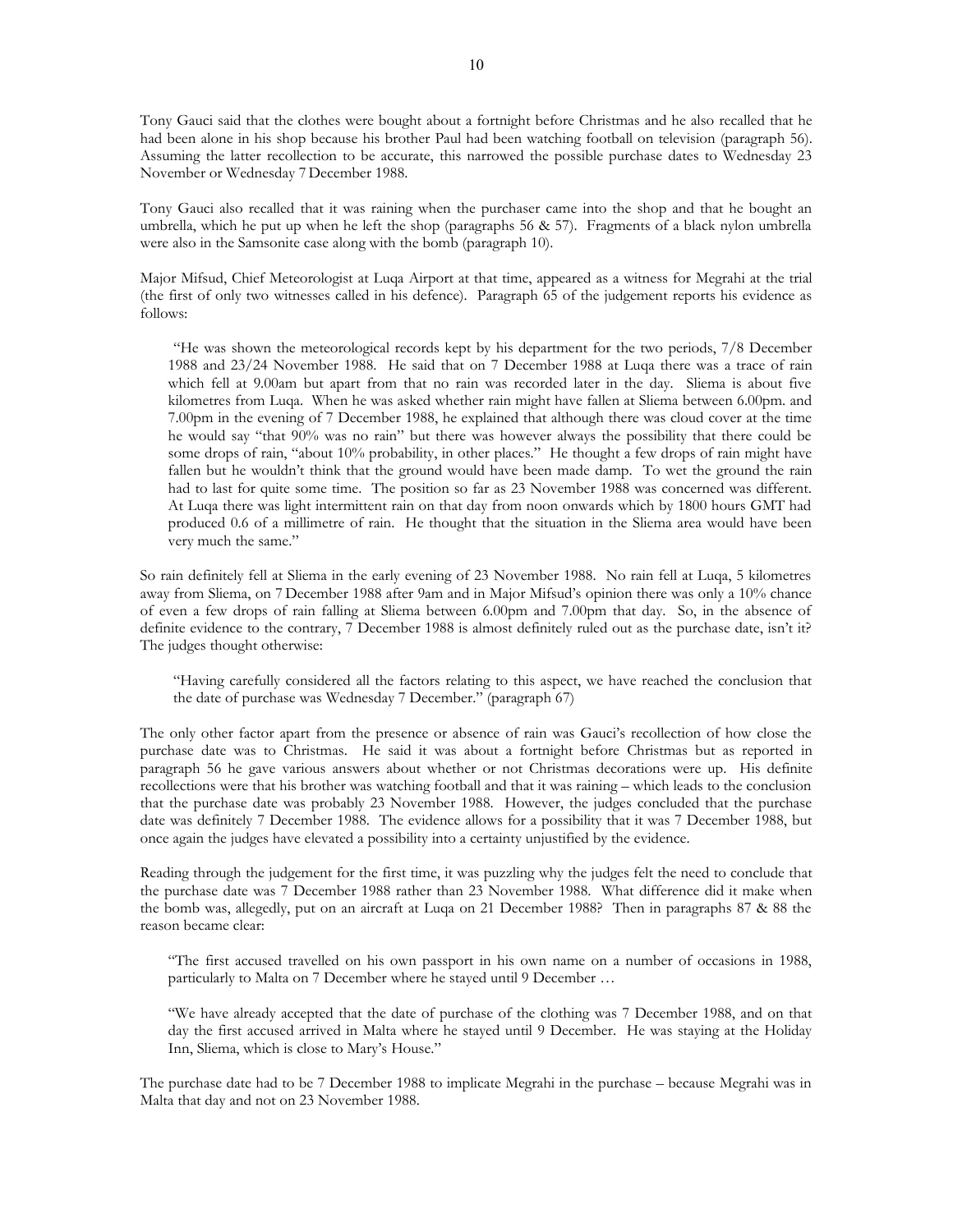#### **Luqa airport**

There is another major hole in the prosecution case, which yet again the judges acknowledged but then ignored. It is an essential element of the prosecution's case that an unaccompanied brown Samsonite suitcase got on to Air Malta Flight 180 at Luqa airport bound for Frankfurt. Yet the prosecution failed to identify a route whereby any unaccompanied bag could have got on to any flight at Luqa.

(In 1993 Granada Television broadcast a dramatised documentary on the Lockerbie bombing, which showed the suitcase containing the bomb commencing its fatal progress by being loaded on to an Air Malta flight to Frankfurt at Luqa. Air Malta sued Granada for libel and in December 1993 accepted substantial damages in an out of court settlement.)

This issue is dealt with in paragraphs 36-39 of the judgement. In the usual way, before a flight took off from Luqa the number of bags loaded on it had to match exactly the total number of bags checked in for it and likewise the passengers. The prosecution tried in vain to establish that this rule was not always strictly adhered to but they failed to do so.

The judgement frankly acknowledges this hole in the prosecution case, saying:

"If therefore the unaccompanied bag was launched from Luqa, the method by which that was done is not established, and the Crown accepted that they could not point to any specific route by which the primary suitcase could have been loaded". (paragraph 39)

#### And later:

"As we have also said, the absence of an explanation as to how the suitcase was taken into the system at Luqa is a major difficulty for the Crown case but after taking full account of that difficulty, we remain of the view that the primary suitcase began its journey at Luqa" (paragraph 82)

The judgement says (paragraph 87) that Megrahi flew to Malta from Tripoli on 20 December 1988 using a passport in the name Ahmed Khalifa Abdusamad, staying overnight in the Holiday Inn, Sliema, using the same name, and leaving the next morning on flight LN147, scheduled to leave at 10.20am about the same time as KM180 to Frankfurt. He therefore checked in around the same time as passengers for KM180. If direct evidence existed connecting Megrahi to the bomb, then evidence of this kind, assuming it is true, would provide useful corroboration to the prosecution case. But of itself it doesn't prove anything, particularly since the prosecution failed to identify a mechanism whereby an unaccompanied suitcase could be got on any flight at Luqa.

#### **Frankfurt airport**

So, there is no evidence that Megrahi got the suitcase on to the Air Malta flight KM180 at Luqa, and there is no evidence as to how any unaccompanied bag could get on to any flight at Luqa. How then can the judges continue to accept the prosecution case that the suitcase began its journey at Luqa?

The answer, such as it is, is that there is some evidence that an unaccompanied bag from flight KM180 from Luqa went through the computer controlled baggage handling system at Frankfurt airport (see paragraphs 26- 35). What seems to be certain is that no passenger who came in on KM180 from Malta flew out of Frankfurt on PA103A to Heathrow. But baggage handling records seem to show that a bag which came in on KM180 from Luqa was entered into the baggage handling system for transfer to PA103A.

A computer printout of all baggage which went through the system on 21 December 1988 was fortuitously available to investigators, because a computer programmer who realised that it may contain useful information about baggage loaded on to PA103A printed it the next morning and kept it (paragraph 30). The printout specified the flight on which each bag was loaded that day, but not the flight a transit bag came in on if it was a transit bag – only the destination flight needs to be entered into the computer system in order to route a bag correctly.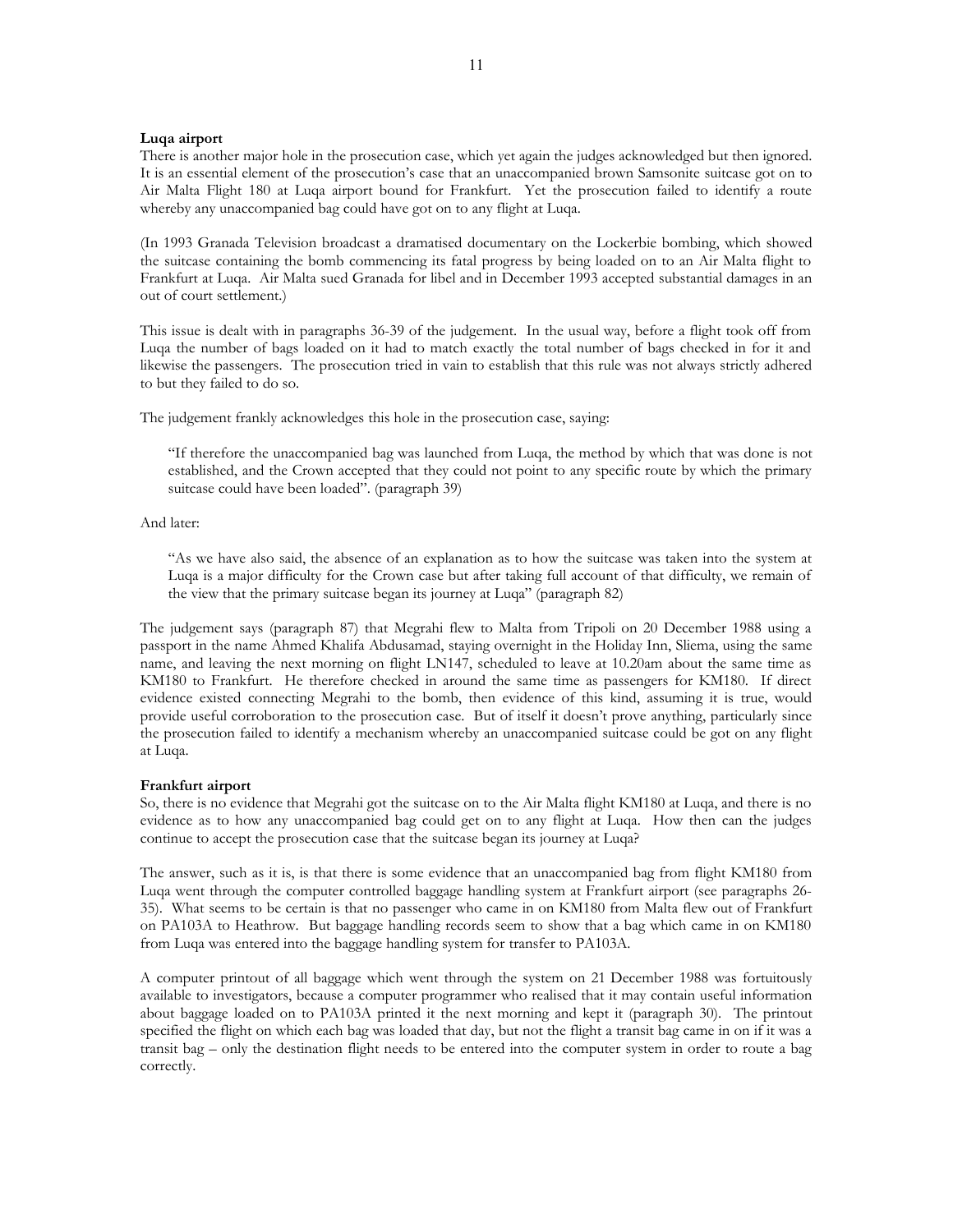So, what had to be done was to identify the bags which according to the printout were loaded on to PA103A that day and note the workstation at which each was entered into the system and the time this was done. Most of these bags had been checked in at Frankfurt and the rest were transit bags from flights into Frankfurt. To determine the flight on which transit bags came in required careful examination of work sheets filled in by hand at the workstations used for transit bags. There, the procedure was supposed to be to take a trolley of transit bags from a particular flight and enter them into the system, recording on the worksheet the flight they came in on and the start time and end time of the entry process. During that period, bags from a different flight were not supposed to be entered at the workstation, otherwise the work sheet would obviously be inaccurate.

But there was nothing to stop baggage handlers doing this. And if it was done, the routing of baggage would still function properly, as long as the correct destination was entered into the computerised handling system. This means that it could have been a regular practice without coming to the attention of the airport management. Lawrence Whittaker, an FBI special agent who appeared as the second and last witness in Megrahi's defence, gave evidence that he had observed this happen when he was present in the baggage hall as a member of the investigating team in September 1989 (paragraph 34).

The computer printout and the work sheets together appeared to show that a bag which came in on KM180 was entered into the baggage handling system for transfer to PA103A and since no passenger transferred from KM180 to PA103A, it looked like a piece of unaccompanied baggage. Of course, there was no way of telling if this was the Samsonite case with a bomb in it, tagged for loading on to PA103 at Heathrow.

The defence questioned this conclusion, pointing out that the baggage handling records at Frankfurt were manifestly inaccurate in many instances, which called into question any conclusion derived from them (see paragraphs 32-34). For example, the records appeared to show that a bag from flight LH1071 from Warsaw was entered into the baggage handling system that day for loading on to PA103A (paragraph 33). Since no passenger from LH1071 transferred to PA103A, this too seemed to be an unaccompanied bag and could equally well be a Samsonite case with a bomb in it, tagged for loading on to PA103 at Heathrow. The judges admit that this astounding conclusion can be drawn from the records – but never refer to it again.

There is another question mark against the prosecution's theory that the bomb went through Frankfurt as transit baggage from an Air Malta flight. It was Pan Am's practice to X-ray this transit baggage from other airlines – so-called interline baggage – at Frankfurt and there is evidence that interline baggage for PA103A was indeed X-rayed (paragraph 34). There is also evidence that staff at Frankfurt had been warned to look out for explosive devices hidden in radio cassette players, most recently in October 1988 after German police arrested a number of Palestinians and found bomb making equipment and radio cassette players (in the so-called Autumn Leaves operation). The unanswered question is why was the Lockerbie bomb not discovered, if as the prosecution postulated it went through Frankfurt airport in interline baggage. Again, the judges admit this problem with the prosecution's case, but explain it away by saying that evidence had shown that the operator of the X-ray machine (who was too ill to give evidence himself) was poorly trained.

Their conclusion about the evidence from Frankfurt is as follows:

"The evidence in regard to what happened at Frankfurt Airport, although of crucial importance, is only part of the evidence in the case and has to be considered along with all the other evidence before a conclusion can be reached as to where the primary suitcase originated and how it reached PA103. It can, however, be said at this stage that if the Frankfurt evidence is considered entirely by itself and without reference to any other evidence, none of the points made by the defence seems to us to cast doubt on the inference from the documents and other evidence that an unaccompanied bag from KM180 was transferred to and loaded onto PA103A." (paragraph 35)

It is true that the baggage handling records seem to indicate that an unaccompanied bag from KM180 was loaded on to PA103A. But the records are obviously not completely accurate and any conclusion drawn from them must be viewed with caution. The judges seem to accept that there is element of uncertainty, when they say that the evidence from Frankfurt must be considered with all the other evidence before a conclusion can be reached about the origin of the Samsonite case.